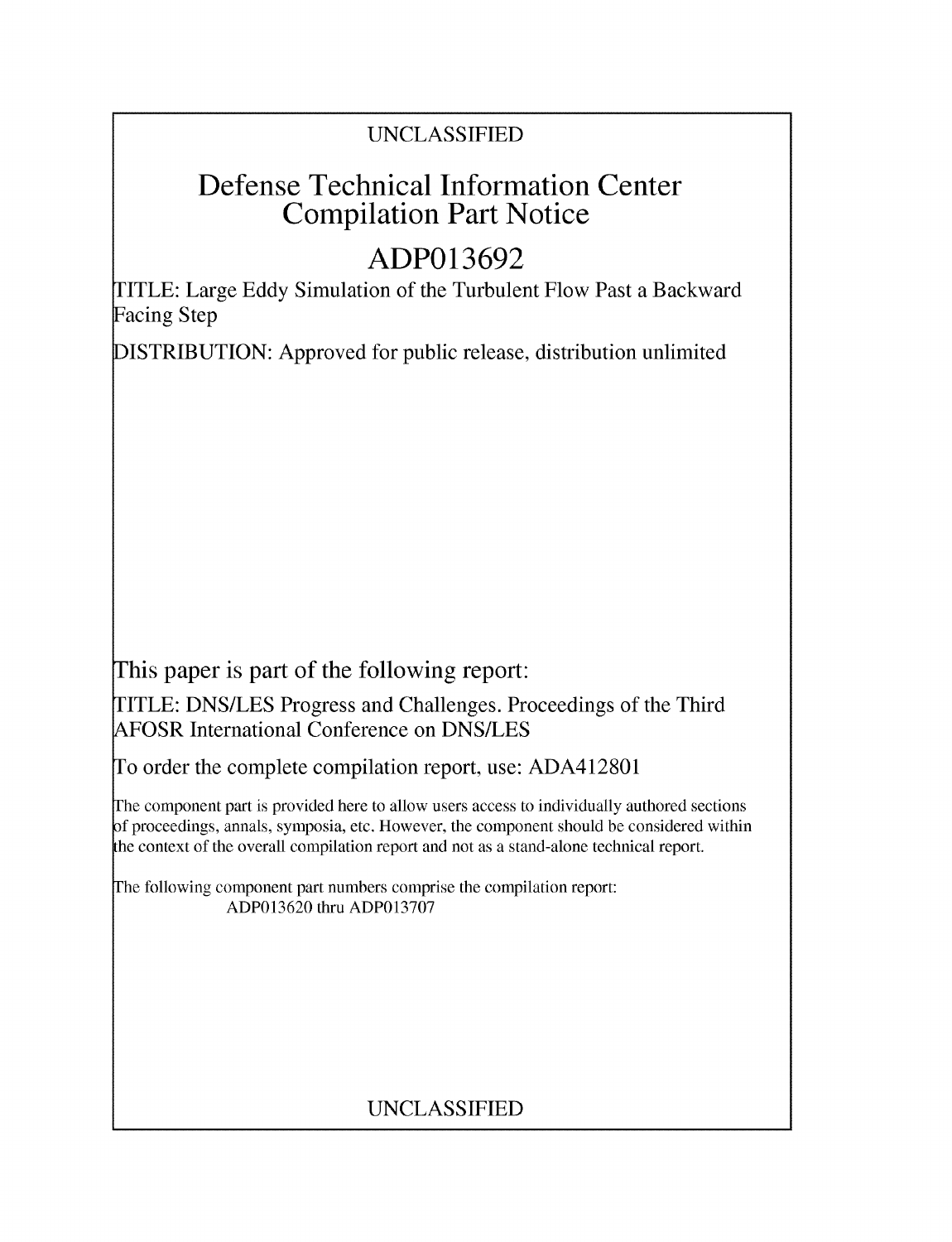# LARGE EDDY SIMULATION OF THE **TURBULENT** FLOW **PAST A** BACKWARD **FACING STEP**

*Isothermal flow and flows with heat* transfer and property *variations*

RAVIKANTH AVANCHA AND RICHARD PLETCHER Department *of Mechanical* Engineering *Iowa State* University, Ames *IA 50011*

#### Abstract

The heat transfer and fluid mechanics of a turbulent separating and reattaching flow past a single-sided backward-facing step are studied using large eddy simulation. A fully coupled, low Mach number preconditioned, collocated-grid, central differenced, compressible, finite volume formulation was developed to conduct the simulations. A sixth-order compact filter was used to prevent pressure-velocity decoupling. A compressible version of the dynamic subgrid scale model was used to model the effects of the smaller eddies. Navier-Stokes characteristic boundary conditions designed by Poinsot and Lele were used to provide boundary conditions. The isothermal turbulent flow past the step, at a Reynolds number of 5,540 (based on the step height and upstream centerline velocity) and a Mach number of 0.006, was simulated to validate the formulation. Subsequently, the bottom wall downstream of the step was supplied with constant wall heat flux levels of 1.0, 2.0, and 3.0 kW/m<sup>2</sup>. The viscous sub-layer played a critical role in controlling the heat transfer rate. Streamwise and wall-normal turbulent heat fluxes were of the same order of magnitude. The Reynolds analogy did not hold in the recirculation region. However, the Stanton number profiles showed a striking similarity with the fluctuating skin-friction profiles.

## 1. Introduction

Turbulent flows with separation and reattachment, in the presence of heat transfer, occur routinely in aircraft propulsion equipment, such as turbines and combustors, and cause large variations of local heat transfer coefficient as well as augmentation of overall heat transfer. The backward facing step geometry is well suited for investigation into the characteristics of flow separation, reattachment and recovery in the presence of an adverse pressure gradient. Most of the numerical calculations to date for this flow regime with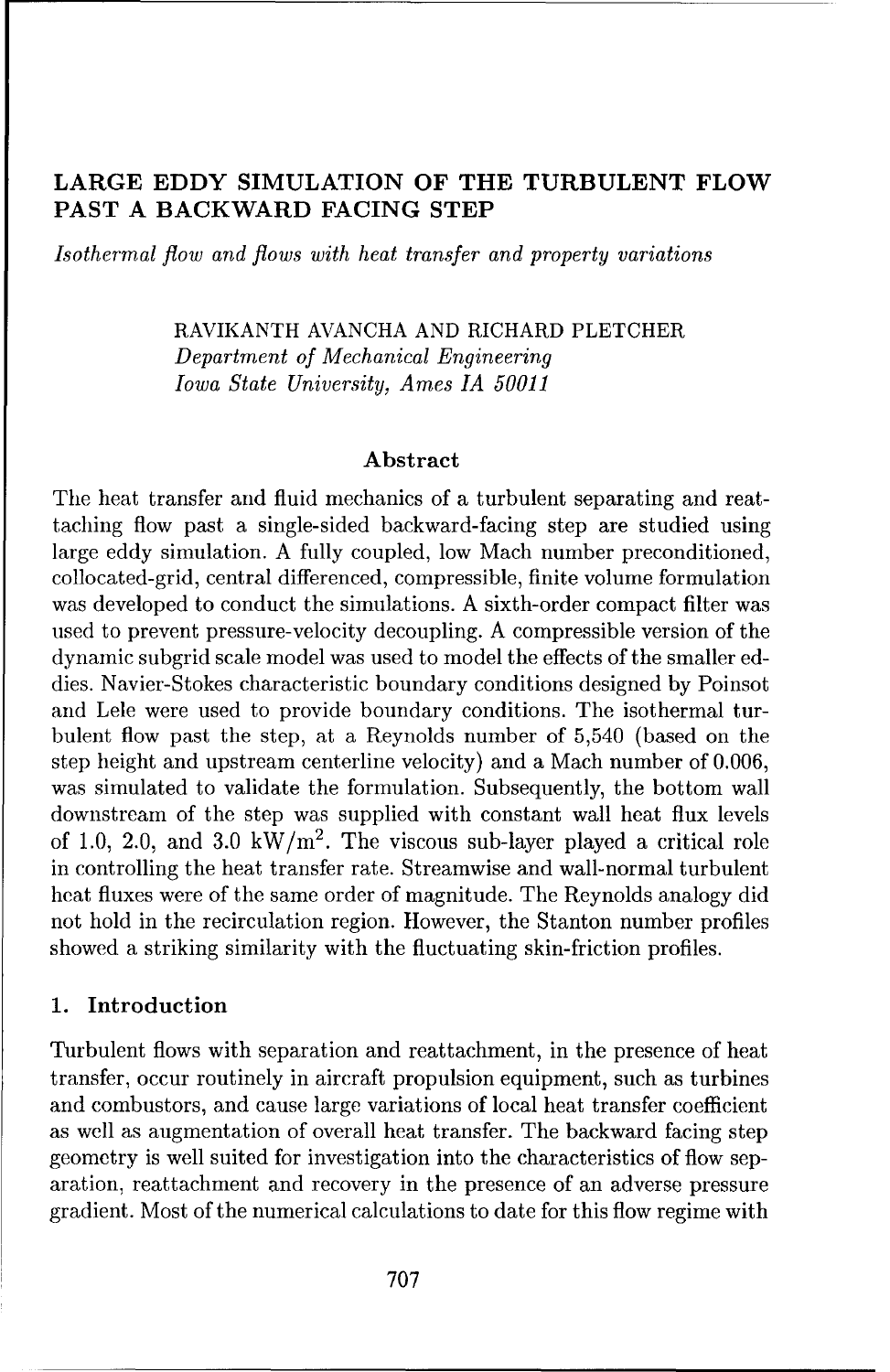#### 708 RAVIKANTH AVANCHA AND RICHARD PLETCHER

heat transfer have used two equation turbulence models like the  $k - \epsilon$  and  $k - \omega$  models with the Reynolds averaged Navier-Stokes (RANS) equations. Existing RANS approaches have not been successful in predicting all the flow features and heat transport mechanisms for this geometry. A summary of benchmark calculations [1] noted that only the results for streamwise velocity and dissipation agreed amongst all contributors, but substantial differences were noted for the wall-normal velocity, skin friction, Nusselt number, and wall temperatures. For the Nusselt number profiles, none of the methods produced a shape similar to the experimental results of [2]. There did not appear to be any consistency in the computed points of maximum Nusselt number and the reattachment point [1]. Many simulations in this study did not include the effects of property variations although large heat flux levels were used. Since RANS methods rely to a great extent on the modeling aspects, large variations in the quality of simulations are observed depending on the model assumptions. Little ad-hoc modeling is employed in large eddy simulation (LES), where the three-dimensional unsteady motion of the larger eddies is computed and subgrid-scale modeling is employed to account for the effects of the smaller eddies. Thus, the large eddy simulations presented in this work offer a way to better understand the effects of the heat transfer and property variations in separated flow regions at low speeds.

#### 2. Governing Equations and Subgrid Scale Modeling

The Favre-filtered compressible Navier-Stokes (NS) equations, and the equation of state, in their non-dimensional form are given as:

$$
\frac{\partial \overline{\rho}}{\partial t} + \frac{\partial \overline{\rho} \tilde{u}_j}{\partial x_j} = 0 \tag{1}
$$
\n
$$
\frac{\partial \overline{\rho} \tilde{u}_i}{\partial x_i} + \frac{\partial \overline{\rho} \tilde{u}_i \tilde{u}_j}{\partial x_j} = -\frac{\partial \overline{\rho}}{\partial x_i} + \frac{\partial \overline{\sigma}_{ij}}{\partial x_j} - \frac{\partial \tau_{ij}}{\partial x_j} \tag{2}
$$

$$
\frac{\partial \overline{\rho} \tilde{u}_i}{\partial t} + \frac{\partial \overline{\rho} \tilde{u}_i \tilde{u}_j}{\partial x_j} = -\frac{\partial \overline{p}}{\partial x_i} + \frac{\partial \overline{\sigma}_{ij}}{\partial x_j} - \frac{\partial \tau_{ij}}{\partial x_j}
$$
(2)

$$
\frac{\partial}{\partial t}(\overline{\rho}\tilde{T}) + \frac{\partial}{\partial x_j}(\overline{\rho}\tilde{u}_j\tilde{T}) = -\frac{\partial \overline{q_j}}{\partial x_j} - \frac{\partial Q_j}{\partial x_j}
$$
(3)

$$
\overline{p} = \overline{\rho} R \dot{T} \tag{4}
$$

where the viscous stress tensor and heat conduction vector are given as,

$$
\overline{\sigma}_{ij} = \frac{\overline{\mu}}{Re} \left( \frac{\partial u_i}{\partial x_j} + \frac{\partial u_j}{\partial x_i} - \frac{2}{3} \frac{\partial u_k}{\partial x_k} \delta_{ij} \right) \qquad ; \qquad \overline{q}_j = -\frac{k}{Pr \, Re} \left( \frac{\partial T}{\partial x_j} \right) \quad (5)
$$

and the subgrid scale stress tensor and heat conduction vector are given as,

$$
\tau_{ij} = \overline{\rho}(\widetilde{u_i u_j} - \tilde{u}_i \tilde{u}_j) \qquad ; \qquad Q_j = \overline{\rho}(\widetilde{u_j T} - \tilde{u}_j \tilde{T}) \qquad (6)
$$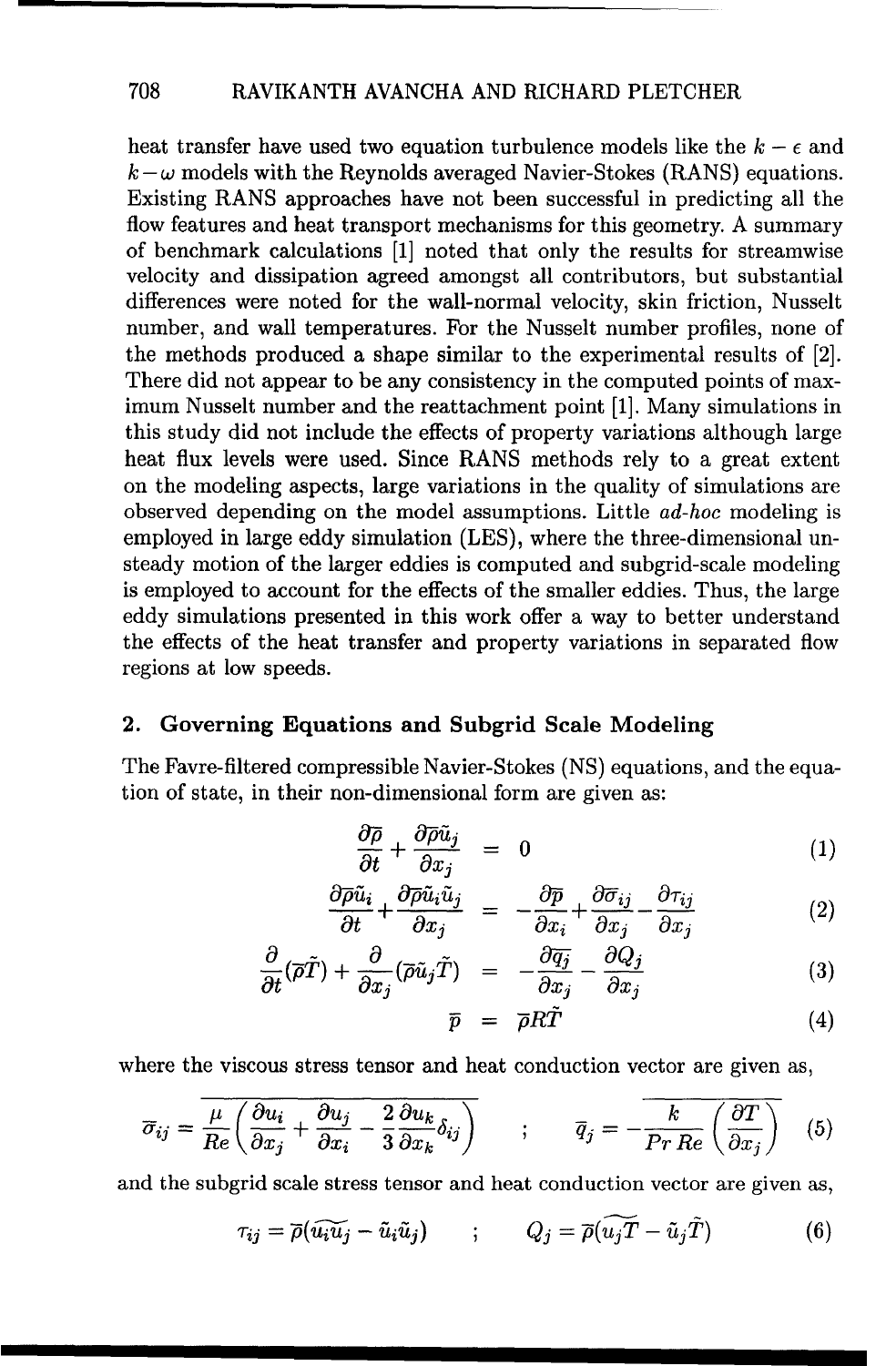The turbulent stress  $\tau_{ij}$  and the turbulent heat flux  $Q_i$  have to be modeled in order to close the system of equations. The compressible extension [3] to the dynamic subgrid scale model [4] employing the Smagorinsky model as the base model has been used in this study. The compressible flow version of the Smagorinsky model is given as

$$
\tau_{ij} = \frac{1}{3} \tau_{kk} \delta_{ij} - 2\mu_T (\tilde{S}_{ij} - \frac{1}{3} \tilde{S}_{kk} \delta_{ij}) ; \quad \left\{ \tilde{S}_{ij} = \frac{1}{2} \left( \frac{\partial \tilde{u}_i}{\partial x_j} + \frac{\partial \tilde{u}_j}{\partial x_i} \right) \right\} \tag{7}
$$

where  $\mu_T$  is the eddy-viscosity, and  $\tilde{S}_{ij}$  is the Favre-filtered strain rate ten- $\text{Sor.} \; \tau_{kk} = 2 C_I \bar{\rho} \Delta^2 |\tilde{S}|^2 \; \text{is used to model the sub-grid scale turbulent kinetic}$ energy,  $\tau_{kk}$ , as proposed by [5]. For closure,  $\mu_T$  is parameterized by equating the sub-grid scale energy production and dissipation, and the subgrid scale heat flux vector  $Q_i$  is modeled using a gradient-diffusion hypothesis, to obtain

$$
\mu_T = C_s \bar{\rho} \Delta^2 \sqrt{2 \tilde{S}_{ij} \tilde{S}_{ij}} \qquad ; \qquad Q_j = -\frac{\bar{\rho} C_s \Delta^2 |\tilde{S}|}{Pr_T} \frac{\partial \tilde{T}}{\partial x_j} \qquad (8)
$$

where  $C_s$  is a model parameter and  $Pr_T$  is the turbulent Prandtl number defined as the ratio of eddy-viscosity  $\nu_T$  to eddy-diffusivity  $\alpha_T$ . Both  $C_s$  and  $Pr_T$  are computed "dynamically".  $\Delta$  is the filter width which is typically assumed to be a function of the grid resolution, and calculated as  $\Delta_{av}$  =  $(\Delta x \Delta y \Delta z)^{1/3}$ .

#### 3. Numerical Procedure

A coupled finite volume procedure, in primitive variables  $[p, u, v, w, T]$ was used to solve the filtered NS equations. The method was fully implicit, second order accurate in time, with advective terms disretized using second order central differences and viscous terms with fourth order central differences. Time derivative preconditioning [6] was incorporated to alleviate the stiffness and convergence problems associated with the computation of low Mach number flows using traditional compressible formulations. An all-speed strategy has thus evolved that enables the application of the same methodology to incompressible flows and compressible flows at low Mach numbers where effects of property variations need to be accounted for. Sixth order compact filtering [7] was used to eliminate the pressure-velocity decoupling peculiar to collocated-grid methods. The system of algebraic equations was solved using the strongly implicit procedure (SIP) [8, 9]. A code well optimized for performance on the CRAY T-90 was used to perform the large eddy simulations.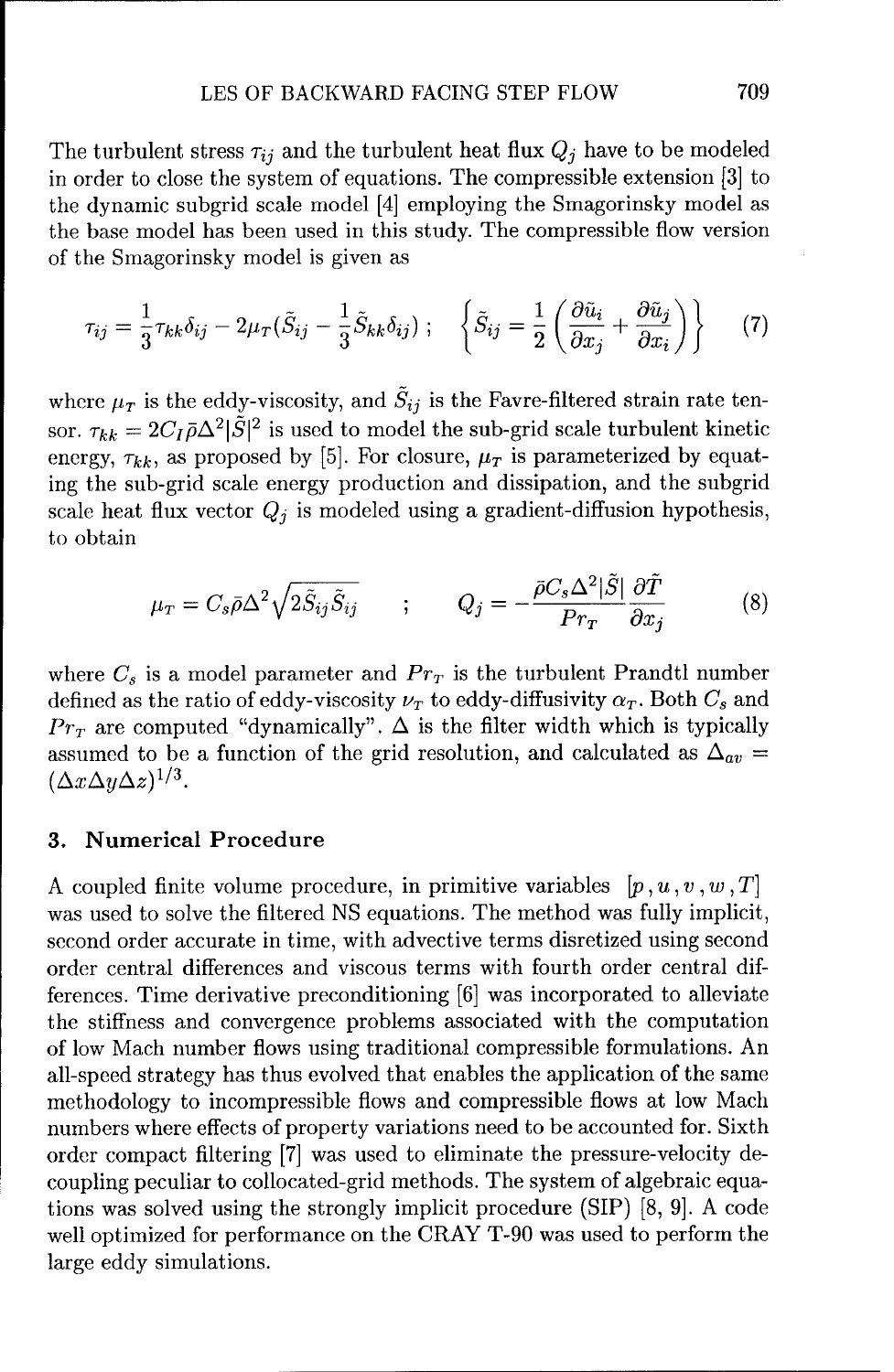### 710 RAVIKANTH AVANCHA AND RICHARD PLETCHER

## 4. Simulation Details and Results

The computational domain for the large eddy simulations was designed to match the backward-facing step geometry from the particle tracking velocimetry (PTV) experiments [10] and is shown in Fig.1. The Reynolds number, based on the step height and upstream centerline velocity (which was also the reference velocity) was  $5,540$ . Reference values of thermal conductivity, density and dynamic viscosity were obtained at the reference temperature, *Tref,* of 293 K. The grid resolution used for the simulations was: (1) Upstream of step:  $17 \times 31 \times 48$ , (2) Downstream of step:  $72 \times 46 \times 48$ in the streamwise, wall-normal and spanwise directions respectively. Nonuniform grids were employed in the wall-normal  $(y)$ , and streamwise  $(x)$  directions as opposed to a uniform grid in the spanwise  $(z)$  direction. No-slip boundary conditions were enforced at the top and bottom solid walls. Periodicity of flow was assumed in the spanwise direction. The Navier-Stokes characteristic boundary condition strategy [11] was employed at the inflow and outflow boundaries. Turbulent inflow conditions for each time step of the simulation were provided by planes of data stored from an independent LES of a channel flow with the same Reynolds number and time step. For the simulations with heat transfer, the bottom wall downstream of the step was the only one supplied with a constant heat flux. The remaining walls were insulated (adiabatic conditions).

### 4.1. ISOTHERMAL FLOW CASE

The streamwise (Fig. 3), wall-normal (Fig. 4) and spanwise mean velocity distributions, and the respective root mean square fluctuations (Figs. 5, 6) from the simulation showed excellent agreement with experimental results. Third order moments also showed good qualitative agreement with the experiment. The mean reattachment length from the simulation was predicted to be 6.0 *x/h,* as compared with 6.51 *x/h* reported in the experiment. The simulations captured the presence of a smaller corner eddy in addition to the large recirculation bubble (Fig. 2). Details of the isothermal simulation and results have been presented in [12].

### 4.2. CONSTANT WALL HEAT FLUX CASES

Heat flux  $(q_w)$  levels of 1.0, 2.0, and 3.0 kW/m<sup>2</sup> corresponding to normalized heat flux,  $Q^{+}$  (=  $q_w/\rho_{ref}U_{ref}C_pT_{ref}$ ) levels of 0.0014, 0.0028, 0.0042 were supplied to the surface downstream of the step, yielding maximum  $T_{wall}/T_{bulk}$  ratios of about 1.7, 2.3, and 2.9, respectively. The bulk temperature profiles (Fig. 7) were in good agreement with analytical estimates based on an overall energy balance for the uniform heat flux condition. The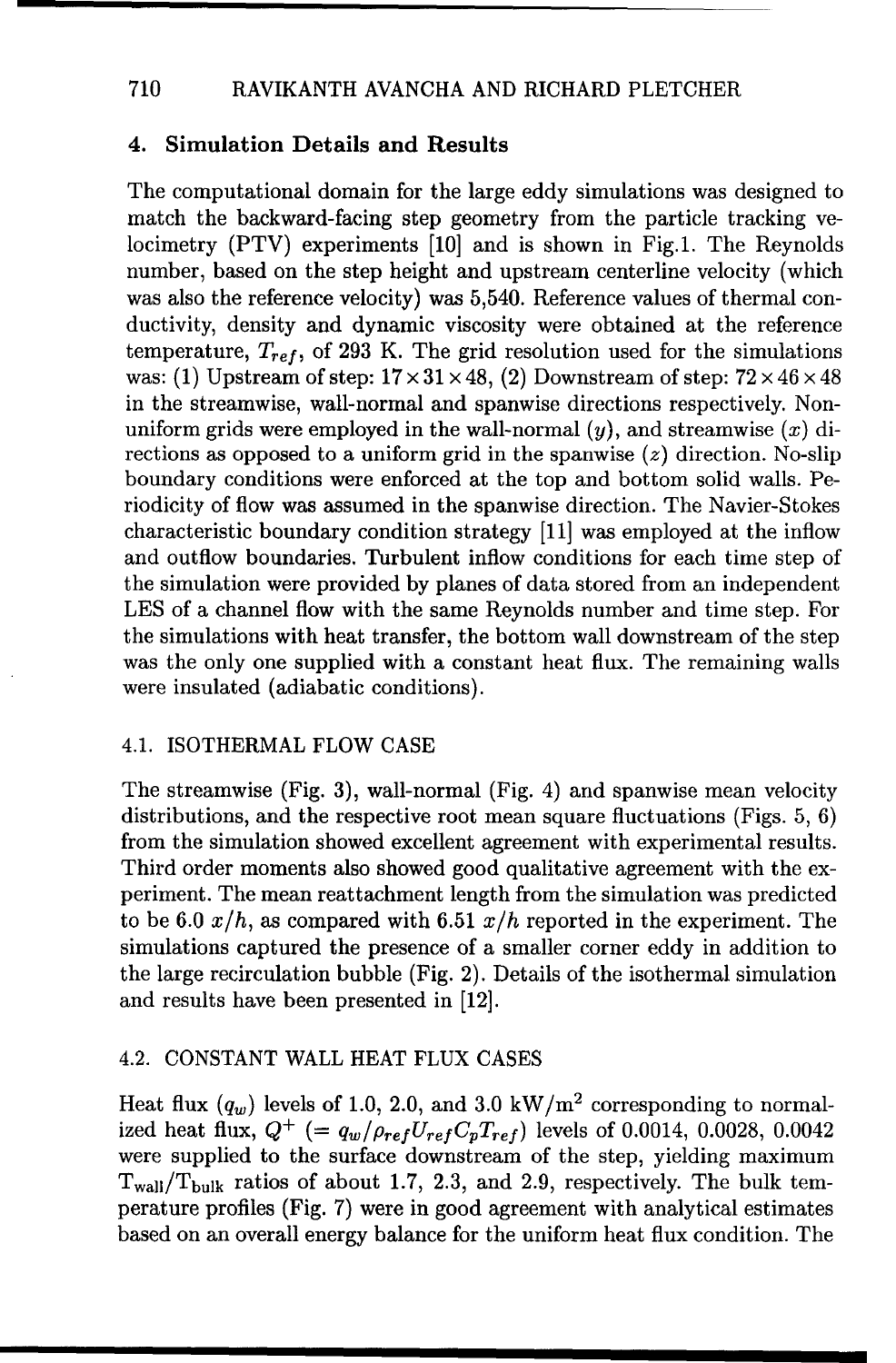wall temperatures (Fig. 8) showed a dramatic increase downstream of the step, and reached their peak values in the neighborhood of the strearnwise distance of  $x/h \sim 2$ . This increase in temperature is accompanied by a decrease in convective heat transfer (as evidenced by the Stanton number profiles in Fig. 9) and suggests that the air in this zone is almost in a "stagnant" state. The Stanton number,  $St (= h/\rho_{ref}U_{ref}C_p)$  is a modified Nusselt number  $(St = Nu/Re Pr)$ , where  $Nu = hL_y/k_b$ ,  $L_y$  is the step height, *h* is the convective heat transfer coefficient, and  $k<sub>b</sub>$  is the bulk thermal conductivity. The Stanton number attains a maximum slightly upstream of reattachment, which is in agreement with [13], as opposed to results from several other studies that have indicated the location of the peak Stanton (or Nusselt number) to coincide with the mean reattachment point. In the region of reattachment, the impinging shear layer is responsible for the depression in the wall temperature around reattachment. Downstream of reattachment, linear increase of the wall temperature and the monotonic decrease in the mean Stanton number profiles is consistent with the growth of the thermal boundary layer following reattachment.

The Reynolds analogy does not hold in the mean sense, *i.e.*, the mean Stanton number profiles (Fig. 9) do not correlate with the mean skin friction profiles (Fig. 10). However, it is interesting to note that the mean Stanton number profiles show a more striking similarity with the fluctuating skinfriction profiles (Fig. 11) than they do with the profiles of the average absolute skin-friction (Fig. 12), or the mean skin friction. The high degree of correlation between the fluctuating skin-friction coefficient and Stanton number suggests that the correct velocity scale governing the strength of convective effects in the reattachment zone must be related to the velocity fluctuations rather than the mean velocity [13].

The bottom wall skin-friction coefficient (Fig. 10), in terms of normalized quantities can be written as  $C_f = (2/Re) [(\mu/\rho) \partial u/\partial y]_w$ . The influence of the wall temperatures for the three heat flux cases on the skinfriction coefficient is through the density and viscosity evaluated at the wall.

It is indicated in [13] that the streamwise turbulent heat flux is negligible as compared to the wall-normal turbulent heat flux. However, we show that the streamwise turbulent heat flux (Fig. 13), and the wall-normal turbulent heat flux (Fig. 14) are of the same order of magnitude. Probable reasons for their observation of negligible streamwise heat flux are that the heat flux levels in their work are an order of magnitude smaller and the Reynolds numbers are three to five times greater than the ones in this study.

Root mean square density fluctuations of up to 20 % were observed. At the peak wall temperatures for the three heat flux cases, the viscosity and thermal conductivity are roughly about 20%, 40% and 60% greater than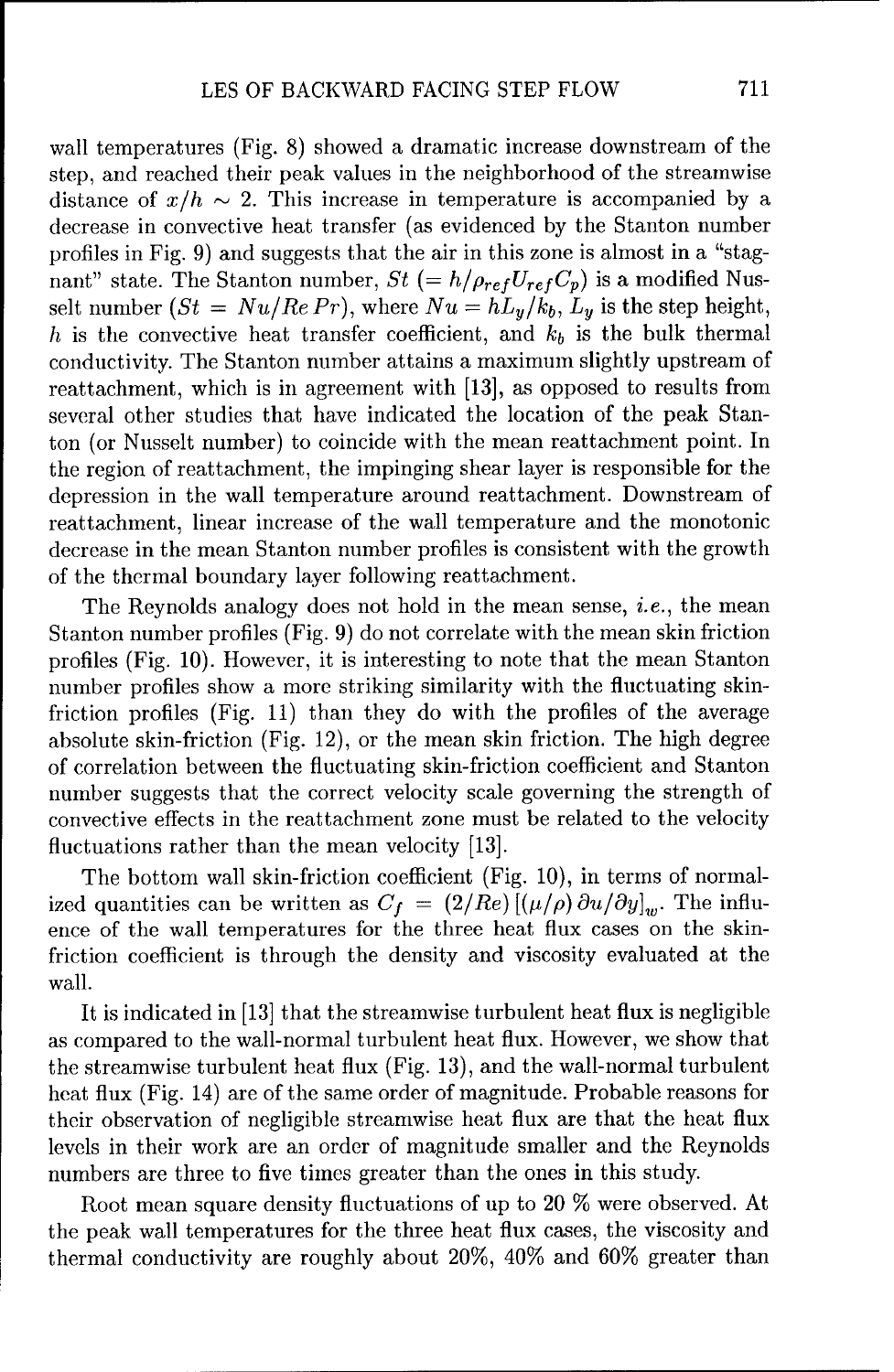#### 712 RAVIKANTH AVANCHA AND RICHARD PLETCHER

the values at the inlet, which are at the reference temperature of 293 K, thus demonstrating the need for property variations to be considered in calculations involving high heat fluxes.

#### 5. Concluding Remarks

Large eddy simulations to study the heat transfer and fluid dynamics of the turbulent reattaching flow past a backward-facing step have been successfully conducted. The choice of the formulation enabled the inclusion of property variations, and facilitated the study at low Mach numbers. An increase in heat flux supplied to the bottom wall downstream of the step results in the heat transfer rate starting to be dominated by conduction as opposed to convection. Large variation in the wall temperature is observed, and the wall temperature attains a maximum close to the step face. The peak heat transfer rate occurs slightly upstream of reattachment. Streamwise and wall-normal turbulent heat fluxes are of the same order of magnitude. The Stanton number profiles correlate strongly with the fluctuating skin-friction profiles, and this observation underscores the importance of the near-wall region in determining the heat transfer rate.

#### 6. Acknowledgments

The current research was partially supported by the Air Force Office of Scientific Research under Grant F49620-94-1-0168 and by the National Science Foundation under grants CTS-9414052 and CTS-9806989. The use of computer resources provided by the National Partnership for Advanced Computational Infrastructure at the San Diego Supercomputing Center is gratefully acknowledged.

#### References

- 1. Abrous, A., and Emery, A. F., 1996, Benchmark computational results for turbulent backward-facing step flow with heat transfer, HTD-Vol. 331, National Heat Transfer Conference, Vol. 9, ASME.
- 2. Mori, Y., Uchida, Y. and Sakai, K., 1986, A study of the time and spatial structure of heat transfer performances near the reattaching point of separated flows, *Procs. 8th Int.* Heat Transfer Conference, pp. 1083-1088.
- 3. Moin, P., Squires, K., Cabot, W., and Lee, S., 1991, A dynamic subgrid scale model for large eddy simulations of compressible turbulent flows, Phys. Fluids A-Fluid, Vol. 3, pp. 2746-2757.
- 4. Germano, M., Piomelli, U., Moin, P., and Cabot, W. H., 1991, A dynamic subgrid scale eddy viscosity model, *Phys. Fluids* A-Fluid, 3, 1760-1765.
- 5. Yoshizawa, A., 1986, Statistical theory for compressible turbulent shear flows, with the application to subgrid modeling. Phys. Fluids A-Fluid, Vol. 5, pp. 3186-3196.
- 6. Pletcher, R. H. and Chen, K.-H., 1993, On solving the compressible Navier-Stokes equations for unsteady flows at very low Mach numbers, AIAA Paper 93-3368.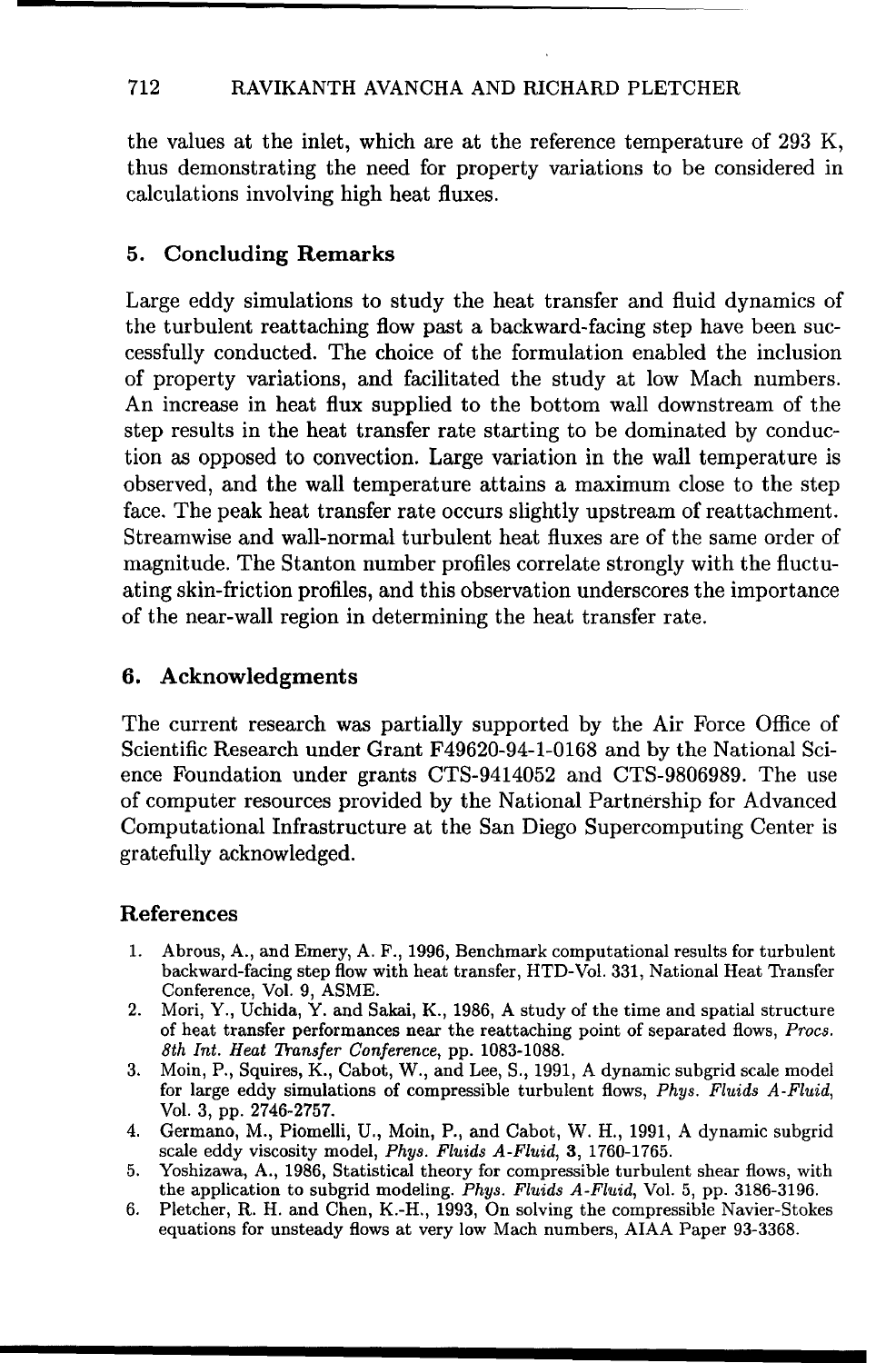

*Figure 5.* RMS streamwise velocity fluctu- *Figure 6.* RMS wall-normal velocity flucations tuations

- **7.** Lele, **S., 1992,** Compact finite difference schemes with spectral-like resolution, *J. Comp. Phys.,* Vol. **103, pp.** 16-42.
- **8.** Stone, H. L., **1968,** Iterative solution of implicit approximations of multidimensional partial differential equations. *SIAM J. Numer. Anal.,* Vol. **5, pp. 531-558.**
- **9.** Weinstein, H. **G.,** Stone, H. L., and Kwan, T. V., **1969,** Iterative procedure for solution of systems of parabolic and elliptic equations in three dimensions.  $I \& E C$ *Fundamentals,* Vol. **8, pp. 281-287.**
- **10.** Kasagi, **N.,** and Matsunaga, **A., 1995,** Three-dimensional particle-tracking velocimetry measurement of turbulence statistics and energy budget in a backward facing step flow, *Int. J. Heat and Fluid Fl.*, Vol. 16, pp. 477-485.
- **11.** Poinsot, T. **J.,** and Lele, **S.** K., 1992, Boundary conditions for direct simulations of compressible viscous flows, *J. Comp. Phys.,* Vol. **101, pp.** 104-129.
- 12. Avancha, R., and Pletcher, R. H., 2000, Large eddy simulation of the turbulent flow past a backward facing step, AIAA 2000-0542, 38th Aerospace Sciences Meeting and Exhibit, **10-13** January 2000, Reno, **NV.**
- **13.** Vogel, **J. C.,** and Eaton, **J.** K., 1984, Heat transfer and fluid mechanics measurements in the turbulent reattaching flow behind a backward facing step, Report MD-44, Thermosciences Division, Department of Mechanical Engineering, Stanford University.